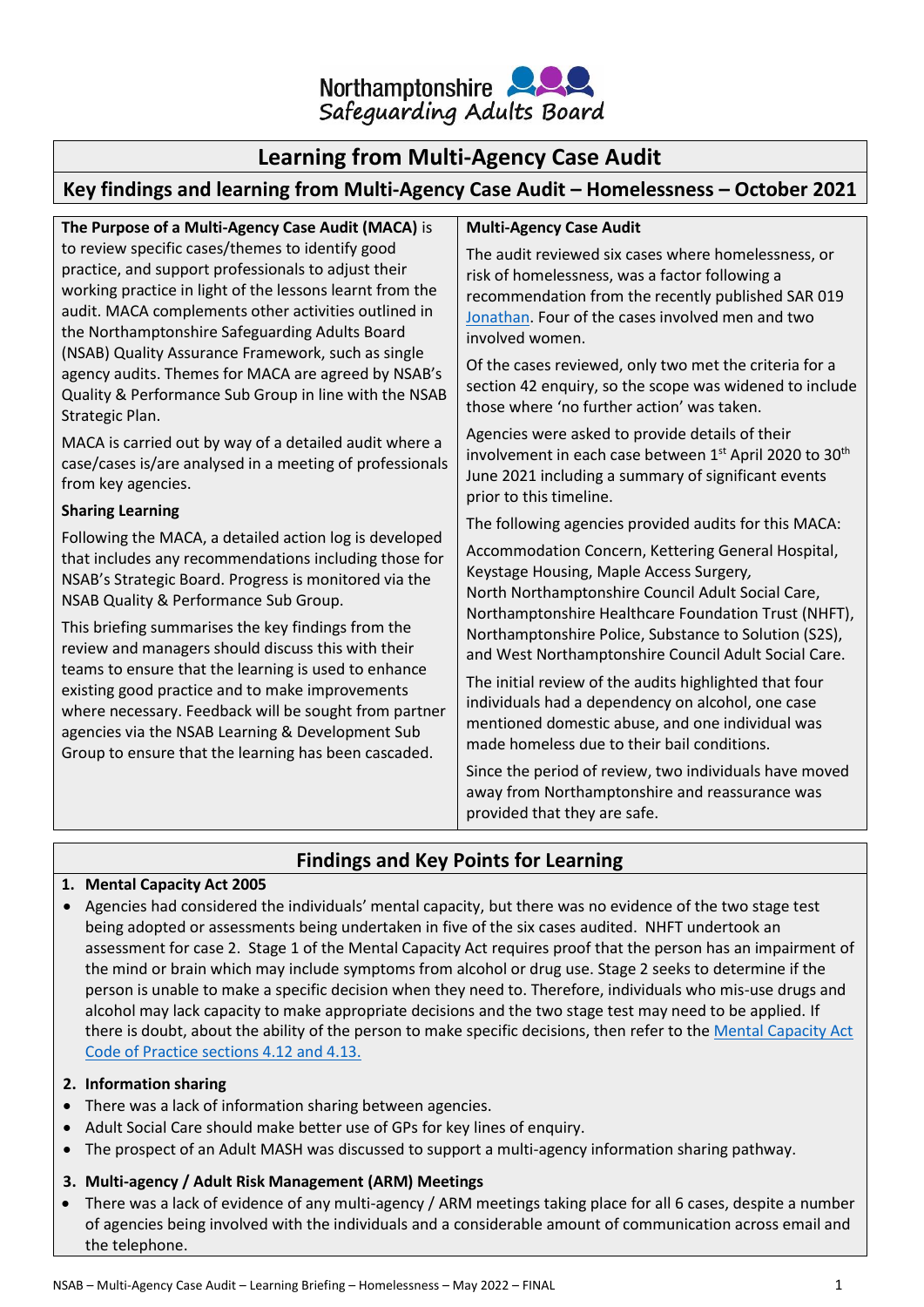### **4. Advocacy**

• There was no suggestion of advocacy being offered to support the individuals for those with no support from close family or friends. Where an individual lacks capacity to make appropriate decisions, an advocate should be considered to support them, particularly when the person has no-one to take an interest in their welfare. In the cases explored in the MACA, a referral for Independent Mental Capacity Advocacy (IMCA) may have been helpful<sup>1</sup> [Refer to VoiceAbility](https://www.voiceability.org/about-advocacy/types-of-advocacy/care-act-advocacy) – Care Act Advocacy.

## **5. Support for trauma and bereavement**

• Trauma, domestic and sexual abuse and bereavement were mentioned in 3 of the 6 cases, but it was not clear that these matters were considered or whether specialist support was provided to the individuals.

## **Case Observations**

### **Case 1**

- There were safeguarding concerns regarding self-neglect and mental capacity, but no mental capacity assessment was undertaken.
- The gentleman wanted support for his mental health (MH), but he was not known to MH services, other than a visit to the crisis café following support from Adult Social Care.
- The gentleman was mis-using alcohol but there was a refusal to engage with Substance to Solution<sup>2</sup> (S2S).
- There was no evidence that advocacy was offered which may have helped the gentleman to engage with services.
- The gentleman has since accepted support for his physical health and with post-traumatic stress disorder (PTSD).

### **Case 2**

- There were safeguarding concerns regarding self-neglect, homelessness and mental health (expressed suicidal ideation), and it was noted that the gentleman was an alcoholic.
- The gentleman's outcome was recorded as 'he wanted a home'.
- Despite concerns for the gentleman's mental health, he was not known to MH services, so we are unclear whether the gentleman was referred.
- Adult Social Care said the case recording could have been better.

### **Case 3**

- There were safeguarding concerns raised from housing and a welfare officer regarding the gentleman sleeping rough in a back garden and living on a very poor diet.
- A welfare visit was undertaken by the police and a referral made to the Hope Centre for food and shower facilities.
- There was a lot of support by the GP regarding the gentleman's physical health, and he had a positive relationship with a Substance to Solution (S2S) support worker and through this he engaged with the service.
- The case was closed to safeguarding very quickly because the gentleman engaged with services. It was suggested that Adult Social Care may want to check that support was still in place for this gentleman.
- It was unclear what the gentleman's outcomes were as these were not noted in any of the agency audits.

### **Case 4**

- The young woman was living in her mother's back garden. She had previously been housed but lost her tenancy due to anti-social behaviour (ASB).
- The safeguarding concern states that the woman had been sexually assaulted where she was living previously, but this doesn't appear to have been explored by agencies.
- The main concerns were regarding homelessness and mental health, but as she was living with her mother (evidenced by visits late at night) she wasn't eligible for housing.

 $1$  An advocate helps individuals to understand their rights under the Care Act and to be fully involved in a local authority assessment, care review, care and support planning or safeguarding process where there are no family or friends able to assist. They also provide Independent Mental Health Advocates (IMHAs) to support people with issues relating to their mental health care and treatment, and to help understand their rights under the Mental Health Act. [Contact VoiceAbility](https://www.voiceability.org/about-advocacy/what-is-advocacy) for further information.

<sup>&</sup>lt;sup>2</sup> Change Grow Live - [Substance to Solution](https://www.changegrowlive.org/substance-to-solution-northamptonshire/northampton) provides free and confidential treatment and support for people experiencing difficulties with drugs and alcohol.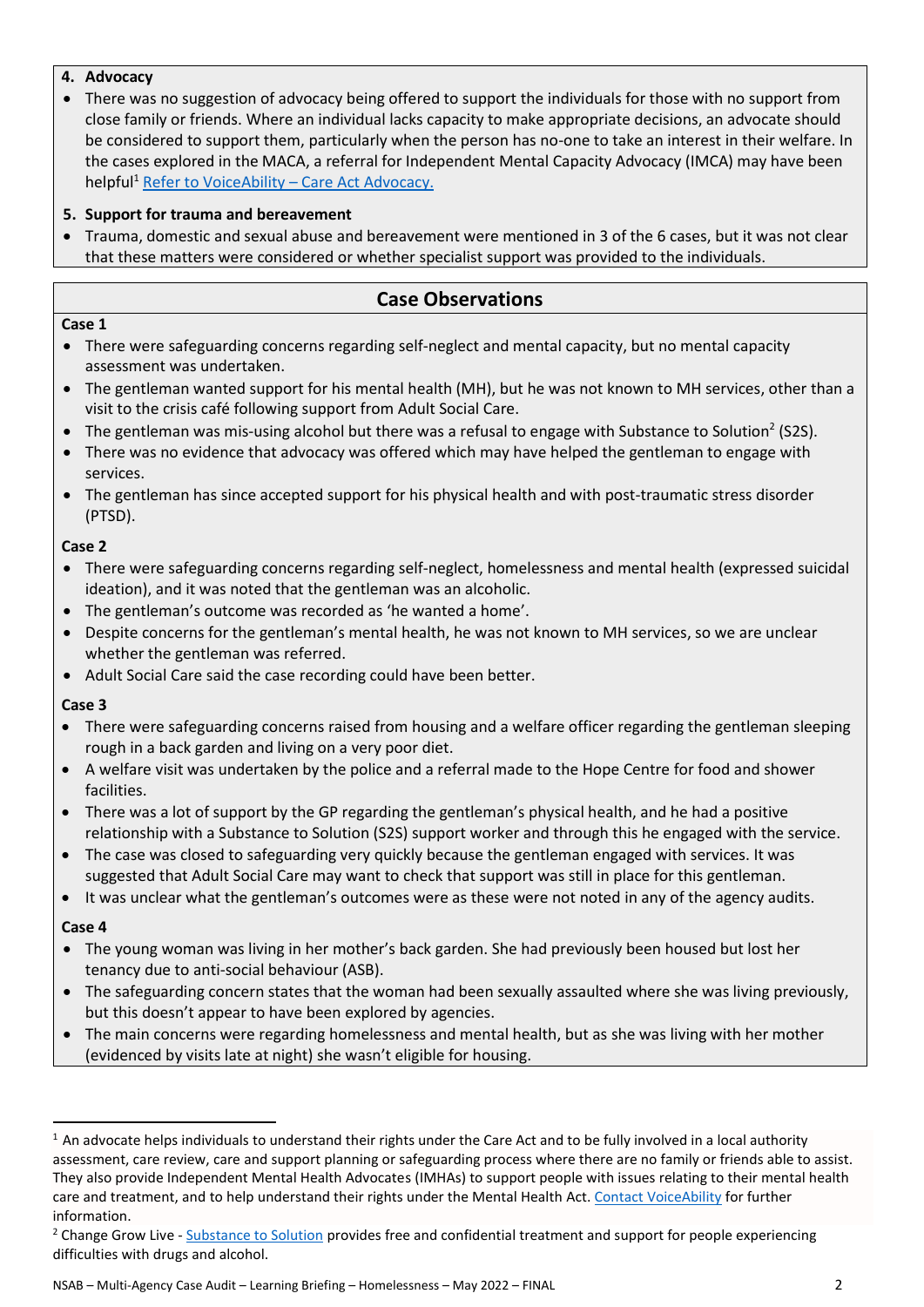## **Case Observations**

- Bereavement was mentioned by one agency, but unclear whether she received counselling or support for this. However, she did engage with mental health services, but she didn't attend consistently, and the case was closed.
- There was good contact from relatives regarding the woman's access to support with mental health services.
- No consideration as to whether mum was considered as a carer under section 10 of the care act (carers assessment).
- The woman is now living out of county and assurance was sought that she was safe. According to Adult Social Care, she is now settled and flourishing.

### **Case 5**

- EMAS made a safeguarding referral following admission to hospital following abuse from her partner. However, the case was closed to safeguarding as domestic abuse had not been mentioned. Had domestic abuse been mentioned in the referral, this would have supported her housing application. The woman was known to mental health services previously.
- The audit identified that the women wasn't actually homeless but needed support regarding her tenancy.
- The social worker went on holiday and didn't leave a support plan in place for this lady.
- The woman has since moved back to London and is receiving support from local agencies.

#### **Case 6**

- A number of safeguarding referrals and Police Protection Notices were made regarding the gentleman's mental health and his behaviour. He was also detained under the mental health act due to self-harm.
- Advocacy was in place from a relative, who acted as a key contact with agencies.
- Bail conditions were in place which made it difficult for agencies to make contact.
- From the audits, there appeared to be no concerns about the gentleman's capacity and therefore no assessments were undertaken.
- Sadly, this gentleman passed away in early 2021.

## **Good Practice**

- Workers showed real dedication and perseverance to reach positive outcomes for the individuals.
- There was a lot of communication and discussion between agencies.
- There was a good use of NSAB's multi-agency policy and procedures recorded by Adult Social Care in their audit.
- Immediate support regarding food and a shower was provided to a gentleman living in a tent in a back garden.

## **Recommendations**

#### **1. Multi-Agency Case Audit**

It was agreed to add new sections to the MACA template to include: use of advocacy, consideration of ARM, specific MSP outcomes, and consideration of support for trauma/bereavement. Business Office to update. *March update. This action is complete.*

#### **2. Use of the Mental Capacity Act 2005 (MCA) and the Testing of Capacity to make Decisions**

North and West Northants Councils to consider what additional support can be given to raising further awareness of the importance of mental capacity assessment. *March update - Adult Social Care in West Northamptonshire Council has designed a training pack which has been delivered in the West and shared with Adult Social Care, North Northamptonshire Council. A session on the Mental Capacity Act 2005 is scheduled during the NSAB Week of Learning in June 2022 to help raise further awareness. This action is complete.* 

#### **3. Use of Advocacy**

NSAB Quality & Performance Sub Group to discuss agency use of advocacy as a substantive item at Quality & Performance. *March update – a task and finish group will be convened to explore the use of advocacy in the county.*